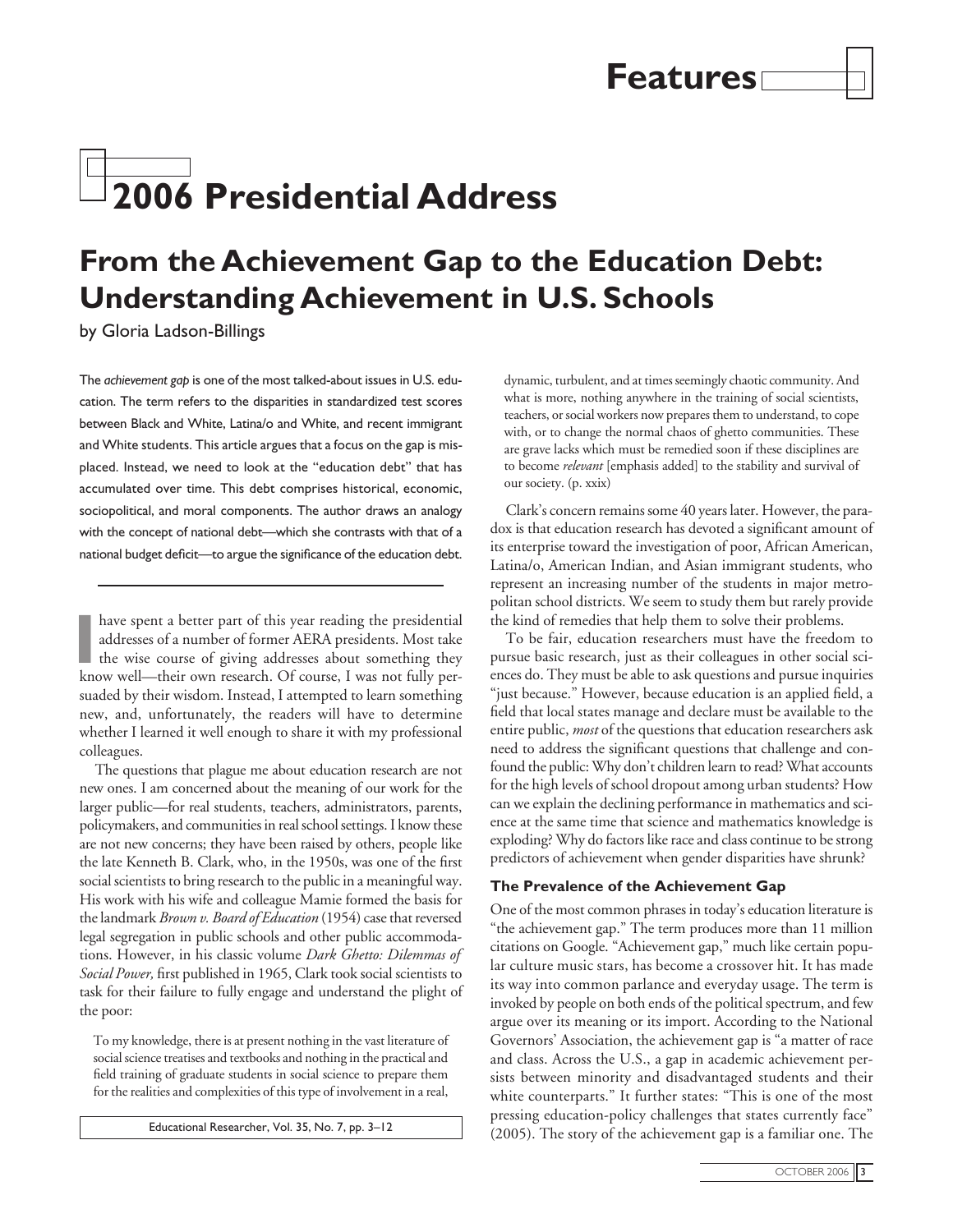numbers speak for themselves. In the 2005 National Assessment of Educational Progress results, the gap between Black and Latina/o fourth graders and their White counterparts in reading scaled scores was more than 26 points. In fourth-grade mathematics the gap was more than 20 points (Education Commission of the States, 2005). In eighth-grade reading, the gap was more than 23 points, and in eighth-grade mathematics the gap was more than 26 points. We can also see that these gaps persist over time (Education Commission of the States).

Even when we compare African Americans and Latina/os with incomes comparable to those of Whites, there is still an achievement gap as measured by standardized testing (National Center for Education Statistics, 2001). While I have focused primarily on showing this gap by means of standardized test scores, it also exists when we compare dropout rates and relative numbers of students who take advanced placement examinations; enroll in honors, advanced placement, and "gifted" classes; and are admitted to colleges and graduate and professional programs.

Scholars have offered a variety of explanations for the existence of the gap. In the 1960s, scholars identified cultural deficit theories to suggest that children of color were victims of pathological lifestyles that hindered their ability to benefit from schooling (Hess & Shipman, 1965; Bereiter & Engleman, 1966; Deutsch, 1963). The 1966 Coleman Report, *Equality of Educational Opportunity* (Coleman et al.), touted the importance of placing students in racially integrated classrooms. Some scholars took that report to further endorse the cultural deficit theories and to suggest that there was not much that could be done by schools to improve the achievement of African American children. But Coleman et al. were subtler than that. They argued that, more than material resources alone, a combination of factors was heavily correlated with academic achievement. Their work indicated that the composition of a school (who attends it), the students' sense of control of the environments and their futures, the teachers' verbal skills, and their students' family background all contribute to student achievement. Unfortunately, it was the last factor—family background—that became the primary point of interest for many school and social policies.

Social psychologist Claude Steele (1999) argues that a "stereotype threat" contributes to the gap. Sociolinguists such as Kathryn Au (1980), Lisa Delpit (1995), Michèle Foster (1996), and Shirley Brice Heath (1983), and education researchers such as Jacqueline Jordan Irvine (2003) and Carol Lee (2004), have focused on the culture mismatch that contributes to the gap. Multicultural education researchers such as James Banks (2004), Geneva Gay (2004), and Carl Grant (2003), and curriculum theorists such as Michael Apple (1990), Catherine Cornbleth (and Dexter Waugh; 1995), and Thomas Popkewitz (1998) have focused on the nature of the curriculum and the school as sources of the gap. And teacher educators such as Christine Sleeter (2001), Marilyn Cochran-Smith (2004), Kenneth Zeichner (2002), and I (1994) have focused on the pedagogical practices of teachers as contributing to either the exacerbation or the narrowing of the gap.

But I want to use this opportunity to call into question the wisdom of focusing on the achievement gap as a way of explaining and understanding the persistent inequality that exists (and has always existed) in our nation's schools. I want to argue that this all-out focus on the "Achievement Gap" moves us toward short-term solutions that are unlikely to address the long-term underlying problem.

### 4 EDUCATIONAL RESEARCHER

#### **Down the Rabbit-Hole**

Let me begin the next section of this discussion with a strange transition from a familiar piece of children's literature:

*Alice started to her feet, for it flashed across her mind that she had never before seen a rabbit with either a waistcoat-pocket, or a watch to take out of it, and burning with curiosity, she ran across the field after it, and fortunately was just in time to see it pop down a large rabbit-hole under the hedge. In another moment down went Alice after it, never once considering how in the world she was to get out again.*

#### Lewis Carroll, *Alice's Adventures in Wonderland*

The relevance of this passage is that I, like Alice, saw a rabbit with a watch and waistcoat-pocket when I came across a book by economist Robert Margo entitled *Race and Schooling in the American South, 1880–1950* (1990). And, like Alice, I chased the rabbit called "economics" down a rabbit-hole, where the world looked very different to me. Fortunately, I traveled with my trusty copy of Lakoff and Johnson's (1980) *Metaphors We Live By* as a way to make sense of my sojourn there. So, before making my way back to the challenge of school inequality, I must beg your indulgence as I give you a brief tour of my time down there.

#### **National Debt Versus National Deficit**

Most people hear or read news of the economy every day and rarely give it a second thought. We hear that the Federal Reserve Bank is raising interest rates, or that the unemployment numbers look good. Our ears may perk up when we hear the latest gasoline prices or that we can get a good rate on a mortgage refinance loan. But busy professionals rarely have time to delve deeply into all things economic. Two economic terms—"national deficit" and "national debt"—seem to befuddle us. A deficit is the amount by which a government's, company's, or individual's spending exceeds income over a particular period of time. Thus, for each budget cycle, the government must determine whether it has a balanced budget, a budget surplus, or a deficit. The debt, however is the sum of all previously incurred annual federal deficits. Since the deficits are financed by government borrowing, national debt is equal to all government debt.

Most fiscal conservatives warn against deficit budgets and urge the government to decrease spending to balance the budget. Fiscal liberals do not necessarily embrace deficits but would rather seethe budget balanced by increasing tax revenues from those most able to pay. The debt is a sum that has been accumulating since 1791, when the U.S. Treasury recorded it as \$75,463,476.52 (Gordon, 1998). Thomas Jefferson (1816) said, "I... place economy among the first and most important virtues, and public debt as the greatest of dangers to be feared. To preserve our independence, we must not let our rulers load us with perpetual debt."

But the debt has not merely been going up. Between 1823 and 1835 the debt steadily decreased, from a high of almost \$91 million to a low of \$33,733.05. The nation's debt hit the \$1 billion mark in 1863 and the \$1 trillion mark in 1981. Today, the national debt sits at more than \$8 trillion. This level of debt means that the United States pays about \$132,844,701,219.88 in interest each year. This makes our debt interest the third-largest expenditure in the federal budget after defense and combined entitlement programs such as Social Security and Medicare (Christensen, 2004).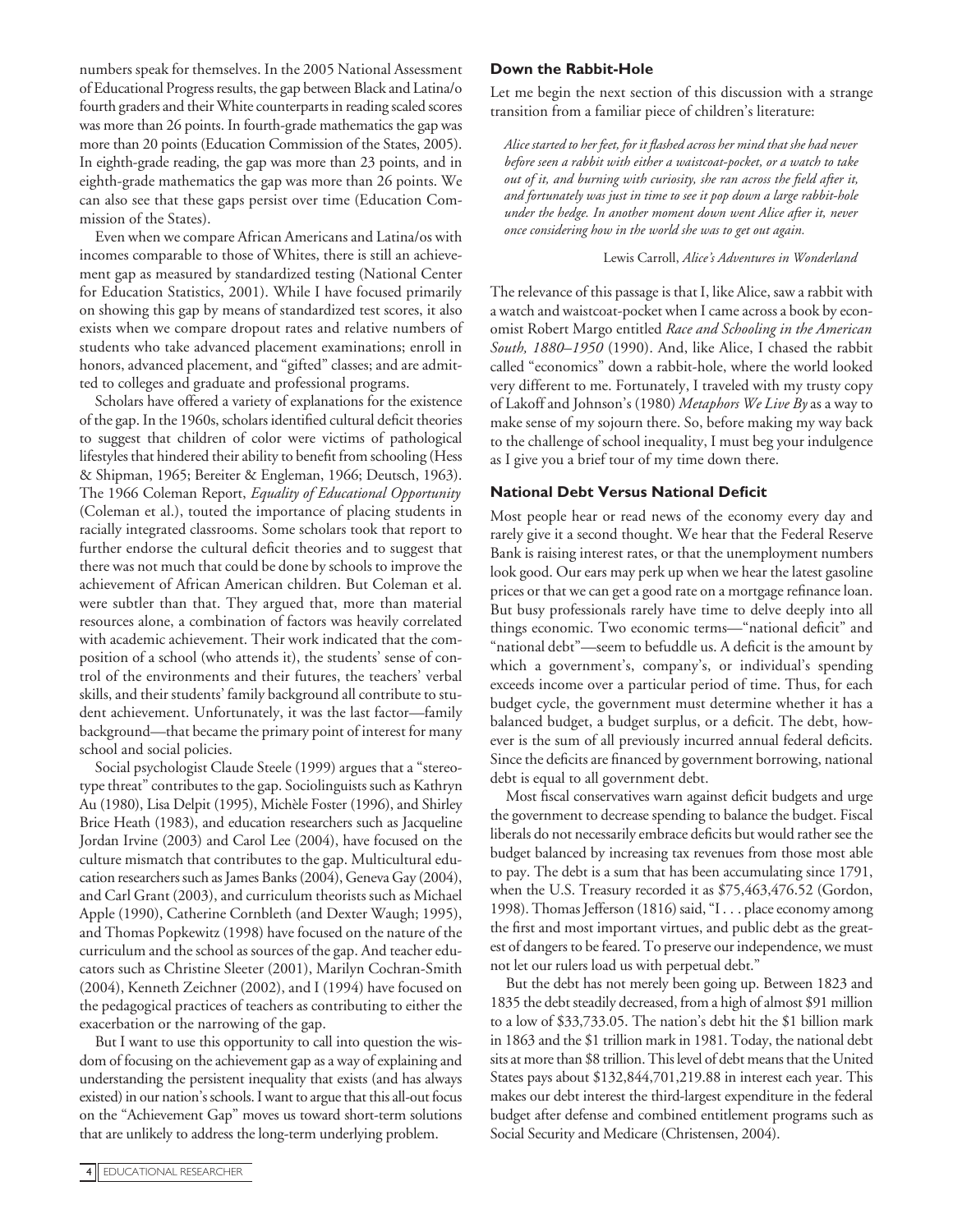Even in those years when the United States has had a balanced budget, that is, no deficits, the national debt continued to grow. It may have grown at a slower rate, but it did continue to grow. President Clinton bragged about presenting a balanced budget one without deficits—and not growing the debt (King, J., 2000). However, the debt was already at a frighteningly high level, and his budget policies failed to make a dent in the debt.

#### **The Debt and Education Disparity**

By now, readers might assume that I have made myself firmly at home at the Mad Hatter's Tea Party. What does a discussion about national deficits and national debt have to do with education, education research, and continued education disparities? It is here where I began to see some metaphorical concurrences between our national fiscal situation and our education situation. I am arguing that our focus on the achievement gap is akin to a focus on the budget deficit, but what is actually happening to African American and Latina/o students is really more like the national debt. We do not have an achievement gap; we have an education debt.

Now, to be perfectly candid, I must admit that when I consulted with a strict economist, Professor Emeritus Robert Haveman of the University of Wisconsin's Department of Economics, La Follette Institute of Public Affairs, and Institute for Research on Poverty, he stated:

The education debt is the foregone schooling resources that we could have (should have) been investing in (primarily) low income kids, which deficit leads to a variety of social problems (e.g. crime, low productivity, low wages, low labor force participation) that require on-going public investment. This required investment sucks away resources that could go to reducing the achievement gap. Without the education debt we could narrow the achievement debt. . . . The message would be that you need to reduce one (the education debt, defined above) in order to close the other (the achievement gap). A parallel is trying to gain a growing and robust economy with a large national debt overhang. (February 6, 2006, e-mail)

In addition to this informal discussion with Haveman, I read a work by Wolfe and Haveman (2001) entitled *Accounting for the Social and Non-Market Benefits of Education,* which catalogues a series of what they term "non-market effects of schooling." The authors contend that "the literature on the intergenerational effects of education is generally neglected in assessing the full impact of education." Among the nonmarket effects that they include are the following:

- A positive link between one's own schooling and the schooling received by one's children
- A positive association between the schooling and health status of one's family members
- A positive relationship between one's own education and one's own health status
- A positive relationship between one's own education and the efficiency of choices made, such as consumer choices (which efficiency has positive effects on well-being similar to those of money income)
- A relationship between one's own schooling and fertility choices (in particular, decisions of one's female teenage children regarding nonmarital childbearing)

• A relationship between the schooling/social capital of one's neighborhood and decisions by young people regarding their level of schooling, nonmarital childbearing, and participation in criminal activities. (pp. 2–3)

While these economists have informed my thinking, I have taken a somewhat different tack on this notion of the education debt. The yearly fluctuations in the achievement gap give us a short-range picture of how students perform on a particular set of achievement measures. Looking at the gap from year to year is a misleading exercise. Lee's (2002) look at the trend lines shows us that there was a narrowing of the gap in the 1980s both between Black and White students and between the Latina/o and White students, and a subsequent expansion of those gaps in the 1990s. The expansion of the disparities occurred even though the income differences narrowed during the 1990s. We do not have good answers as to why the gap narrows or widens. Some research suggests that even the combination of socioeconomic and family conditions, youth culture and student behaviors, and schooling conditions and practices do not fully explain changes in the achievement gap (Lee).

However, when we begin looking at the construction and compilation of what I have termed the education debt, we can better understand why an achievement gap is a logical outcome. I am arguing that the historical, economic, sociopolitical, and moral decisions and policies that characterize our society have created an education debt. So, at this point, I want to briefly describe each of those aspects of the debt.

#### **The Historical Debt**

Scholars in the history of education, such as James Anderson (1989), Michael Fultz (1995), and David Tyack (2004), have documented the legacy of educational inequities in the Unites States. Those inequities initially were formed around race, class, and gender. Gradually, some of the inequities began to recede, but clearly they persist in the realm of race. In the case of African Americans, education was initially forbidden during the period of enslavement. After emancipation we saw the development of freedmen's schools whose purpose was the maintenance of a servant class. During the long period of legal apartheid, African Americans attended schools where they received cast-off textbooks and materials from White schools. In the South, the need for farm labor meant that the typical school year for rural Black students was about 4 months long. Indeed, Black students in the South did not experience universal secondary schooling until 1968 (Anderson, 2002). Why, then, would we not expect there to be an achievement gap?

The history of American Indian education is equally egregious. It began with mission schools to convert and use Indian labor to further the cause of the church. Later, boarding schools were developed as General George Pratt asserted the need "to kill the Indian in order to save the man." This strategy of deliberate and forced assimilation created a group of people, according to Pulitzer Prize writer N. Scott Momaday, who belonged nowhere(Lesiak, 1991). The assimilated Indian could not fit comfortably into reservation life or the stratified mainstream. No predominately White colleges welcomed the few Indians who successfully completed the early boarding schools. Only historically Black colleges, such as Hampton Institute, opened their doors to them. There, the Indians studied vocational and trade curricula.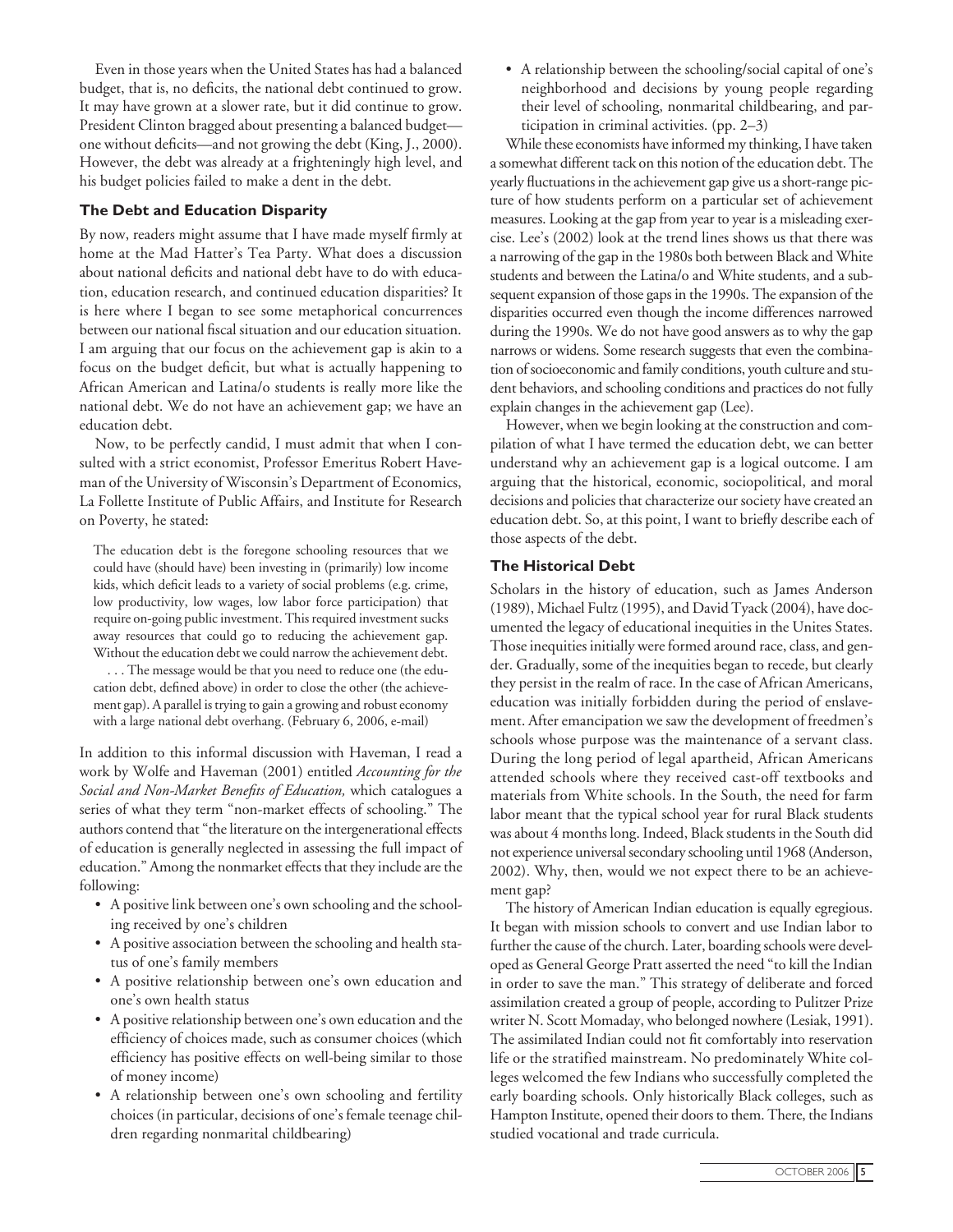Latina/o students also experienced huge disparities in their education. In Ferg-Cadima's report *Black, White, and Brown: Latino School Desegregation Efforts in the Pre– and Post–*Brown v. Board of Education *Era* (2004), we discover the longstanding practice of denial experienced by Latina/os dating back to 1848. Historic desegregation cases such as *Mendez v. Westminster*(1946) and the Lemon Grove Incident detail the ways that Brown children were (and continue to be) excluded from equitable and high-quality education.

It is important to point out that the historical debt was not merely imposed by ignorant masses that were xenophobic and virulently racist. The major leaders of the nation endorsed ideas about the inferiority of Black, Latina/o, and Native peoples. Thomas Jefferson (1816), who advocated for the education of the American citizen, simultaneously decried the notion that Blacks were capable of education. George Washington, while deeply conflicted about slavery, maintained a substantial number of slaves on his Mount Vernon Plantation and gave no thought to educating enslaved children.

A brief perusal of some of the history of public schooling in the United States documents the way that we have accumulated an education debt over time. In 1827 Massachusetts passed a law making all grades of public school open to all pupils free of charge. At about the same time, most Southern states already had laws forbidding the teaching of enslaved Africans to read. By 1837, when Horace Mann had become head of the newly formed Massachusetts State Board of Education, Edmund Dwight, a wealthy Boston industrialist, felt that the state board was crucial to factory owners and offered to supplement the state salary with his own money. What is omitted from this history is that the major raw material of those textile factories, which drove the economy of the East, was cotton—the crop that depended primarily on the labor of enslaved Africans (Farrow, Lang, & Frank, 2005). Thus one of the ironies of the historical debt is that while African Americans were enslaved and prohibited from schooling, the product of their labor was used to profit Northern industrialists who already had the benefits of education. Consider the real source of New England's wealth (from Farrow, Lang, & Frank, p. 6):

- By 1860, New England was home to 472 cotton mills, built on rivers and streams throughout the region.
- Just between 1830 and 1840, Northern mills consumed more than 100 million pounds of Southern cotton. With shipping and manufacturing included, the economy of much of New England was connected to textiles.
- By the 1850s, the enormous profits of Massachusetts industrialists had been poured into a complex network of banks, insurance companies, and railroads. But their wealth remained anchored to dozens of mammoth textile mills in Massachusetts, southern Maine, and New Hampshire.

This pattern of debt affected other groups as well. In 1864 the U.S. Congress made it illegal for Native Americans to be taught in their native languages. After the Civil War, African Americans worked with Republicans to rewrite state constitutions to guarantee free public education for all students. Unfortunately, their efforts benefited White children more than Black children. The landmark *Plessy v. Ferguson* (1896) decision meant that the segregation that the South had been practicing was officially recognized as legal by the federal government.

Although the historical debt is a heavy one, it is important not to overlook the ways that communities of color always have worked to educate themselves. Between 1865 and 1877, African Americans mobilized to bring public education to the South for the first time. Carter G. Woodson (1933/1972) was a primary critic of the kind of education that African Americans received, and he challenged African Americans to develop schools and curricula that met the unique needs of a population only a few generations out of chattel slavery.

#### **The Economic Debt**

As is often true in social research, the numbers present a startling picture of reality. The economics of the education debt are sobering. The funding disparities that currently exist between schools serving White students and those serving students of color are not recent phenomena. Separate schooling always allows for differential funding. In present-day dollars, the funding disparities between urban schools and their suburban counterparts present a telling story about the value we place on the education of different groups of students.

The Chicago public schools spend about \$8,482 annually per pupil, while nearby Highland Park spends \$17,291 per pupil. The Chicago public schools have an 87% Black and Latina/o population, while Highland Park has a 90% White population. Per pupil expenditures in Philadelphia are \$9,299 per pupil for the city's 79% Black and Latina/o population, while across City Line Avenue in Lower Merion, the per pupil expenditure is \$17,261 for a 91% White population. The New York City public schools spend \$11,627 per pupil for a student population that is 72% Black and Latina/o, while suburban Manhasset spends \$22,311 for a student population that is 91% White (figures from Kozol, 2005).

One of the earliest things one learns in statistics is that correlation does not prove causation, but we must ask ourselves why the funding inequities map so neatly and regularly onto the racial and ethnic realities of our schools. Even if we cannot prove that schools are poorly funded *because* Black and Latina/o students attend them, we can demonstrate that the amount of funding rises with the rise in White students. This pattern of inequitable funding has occurred over centuries. For many of these populations, schooling was nonexistent during the early history of the nation; and, clearly, Whites were not prepared to invest their fiscal resources in these strange "others."

Another important part of the economic component of the education debt is the earning ratios related to years of schooling. The empirical data suggest that more schooling is associated with higher earnings; that is, high school graduates earn more money than high school dropouts, and college graduates earn more than high school graduates. Margo (1990) pointed out that in 1940 the average annual earnings of Black men were about 48% of those of White men, but by 1980 the earning ratio had risen to 61%. By 1993, the median Black male earned 74% as much as the median White male.

While earnings ratios show us how people are (or were) doing at particular points in time, they do not address the cumulative effect of such income disparities. According to economists Joseph Altonji and Ulrech Doraszelski (2005),

The wealth gap between whites and blacks in the United States is much larger than the gap in earnings. The gap in wealth has impli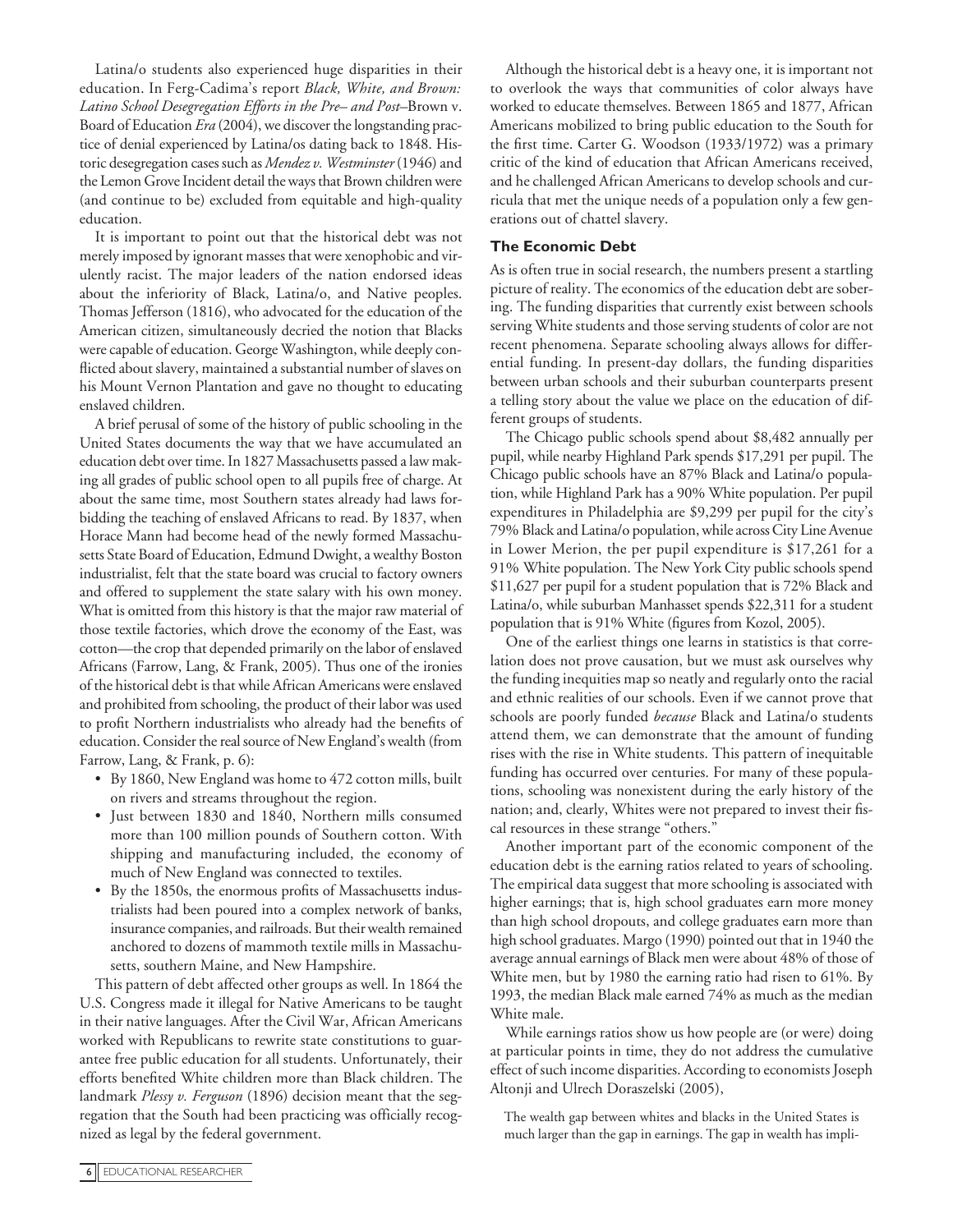cations for the social position of African Americans that go far beyond its obvious implications for consumption levels that households can sustain. This is because wealth is a source of political and social power, influences access to capital for new businesses, and provides insurance against fluctuations in labor market income. It affects the quality of housing, neighborhoods, and schools a family has access to as well as the ability to finance higher education. The fact that friendships and family ties tend to be within racial groups amplifies the effect of the wealth gap on the financial, social, and political resources available to blacks relative to whites. (p. 1)

This economic analysis maps well onto the notion of education debt—as opposed to achievement gap—that I am trying to advance. So, while the income gap more closely resembles the achievement gap, the wealth disparity better reflects the education debt that I am attempting to describe.

#### **The Sociopolitical Debt**

The sociopolitical debt reflects the degree to which communities of color are excluded from the civic process. Black, Latina/o, and Native communities had little or no access to the franchise, so they had no true legislative representation. According to the Civil Rights Division of the U.S. Department of Justice, African Americans and other persons of color were substantially disenfranchised in many Southern states despite the enactment of the Fifteenth Amendment in 1870 (U.S. Department of Justice, Civil Rights Division, 2006).

The Voting Rights Act of 1965 is touted as the most successful piece of civil rights legislation ever adopted by the U.S. Congress (Grofman, Handley, & Niemi). This act represents a proactive attempt to eradicate the sociopolitical debt that had been accumulating since the founding of the nation.

Table 1 shows the sharp contrasts between voter registration rates before the Voting Rights Act of 1965 and after it. The dramatic changes in voter registration are a result of Congress's bold action. In upholding the constitutionality of the act, the Supreme Court ruled as follows:

Congress has found that case-by-case litigation was inadequate to combat wide-spread and persistent discrimination in voting, because of the inordinate amount of time and energy required to overcome the obstructionist tactics invariably encountered in these lawsuits. After enduring nearly a century of systematic resistance to

the Fifteenth Amendment, Congress might well decide to shift the advantage of time and inertia from the perpetrators of the evil to its victims. (*South Carolina v. Katzenbach,* 1966; U.S. Department of Justice, Civil Rights Division, 2006)

It is hard to imagine such a similarly drastic action on behalf of African American, Latina/o, and Native American children in schools. For example, imagine that an examination of the achievement performance of children of color provoked an immediate reassignment of the nation's best teachers to theschools serving the most needy students. Imagine that those same students were guaranteed places in state and regional colleges and universities. Imagine that within one generation we lift those students out of poverty.

The closest example that we have of such a dramatic policy move is that of affirmative action. Rather than wait for students of color to meet predetermined standards, the society decided to recognize that historically denied groups should be given a preference in admission to schools and colleges. Ultimately, the major beneficiaries of this policy were White women. However, Bowen and Bok (1999) found that in the case of African Americans this proactive policy helped create what we now know as the Black middle class.

As a result of the sociopolitical component of the education debt, families of color have regularly been excluded from the decisionmaking mechanisms that should ensure that their children receive quality education. The parent–teacher organizations, school site councils, and other possibilities for democratic participation have not been available for many of these families. However, for a brief moment in 1968, Black parents in the Ocean Hill–Brownsville section of New York exercised community control over the public schools (Podair, 2003). African American, Latina/o, Native American, and Asian American parents have often advocated for improvements in schooling, but their advocacy often has been muted and marginalized. This quest for control of schools was powerfully captured in the voice of an African American mother during the fight for school desegregation in Boston. She declared: "When we fight about schools, we're fighting for our lives" (Hampton, 1986).

Indeed, a major aspect of the modern civil rights movement was the quest for quality schooling. From the activism of Benjamin Rushing in 1849 to the struggles of parents in rural South Carolina in 1999, families of color have been fighting for quality education for their children (Ladson-Billings, 2004). Their more

| <b>State</b>   | <b>March 1965</b> |       |      | November 1988 |       |        |
|----------------|-------------------|-------|------|---------------|-------|--------|
|                | <b>Black</b>      | White | Gap  | <b>Black</b>  | White | Gap    |
| Alabama        | 19.3              | 69.2  | 49.9 | 68.4          | 75.0  | 6.6    |
| Georgia        | 27.4              | 62.6  | 35.2 | 56.8          | 63.9  | 7.1    |
| Louisiana      | 31.6              | 80.5  | 48.9 | 77.1          | 75.1  | $-2.0$ |
| Mississippi    | 6.7               | 69.9  | 63.2 | 74.2          | 80.5  | 6.3    |
| North Carolina | 46.8              | 96.8  | 50.0 | 58.2          | 65.6  | 7.4    |
| South Carolina | 37.3              | 75.7  | 38.4 | 56.7          | 61.8  | 5.1    |
| Virginia       | 38.3              | 61.1  | 22.8 | 63.8          | 68.5  | 4.7    |

**Table 1 Black and White Voter Registration Rates (%) in Selected U.S. States, 1965 and 1988**

Note. From the website of the U.S. Department of Justice, Civil Rights Division, Voting Rights Section (http://www.usdoj.gov/crt/voting/intro/ intro\_c.htm), "Introduction to Federal Voting Rights Laws."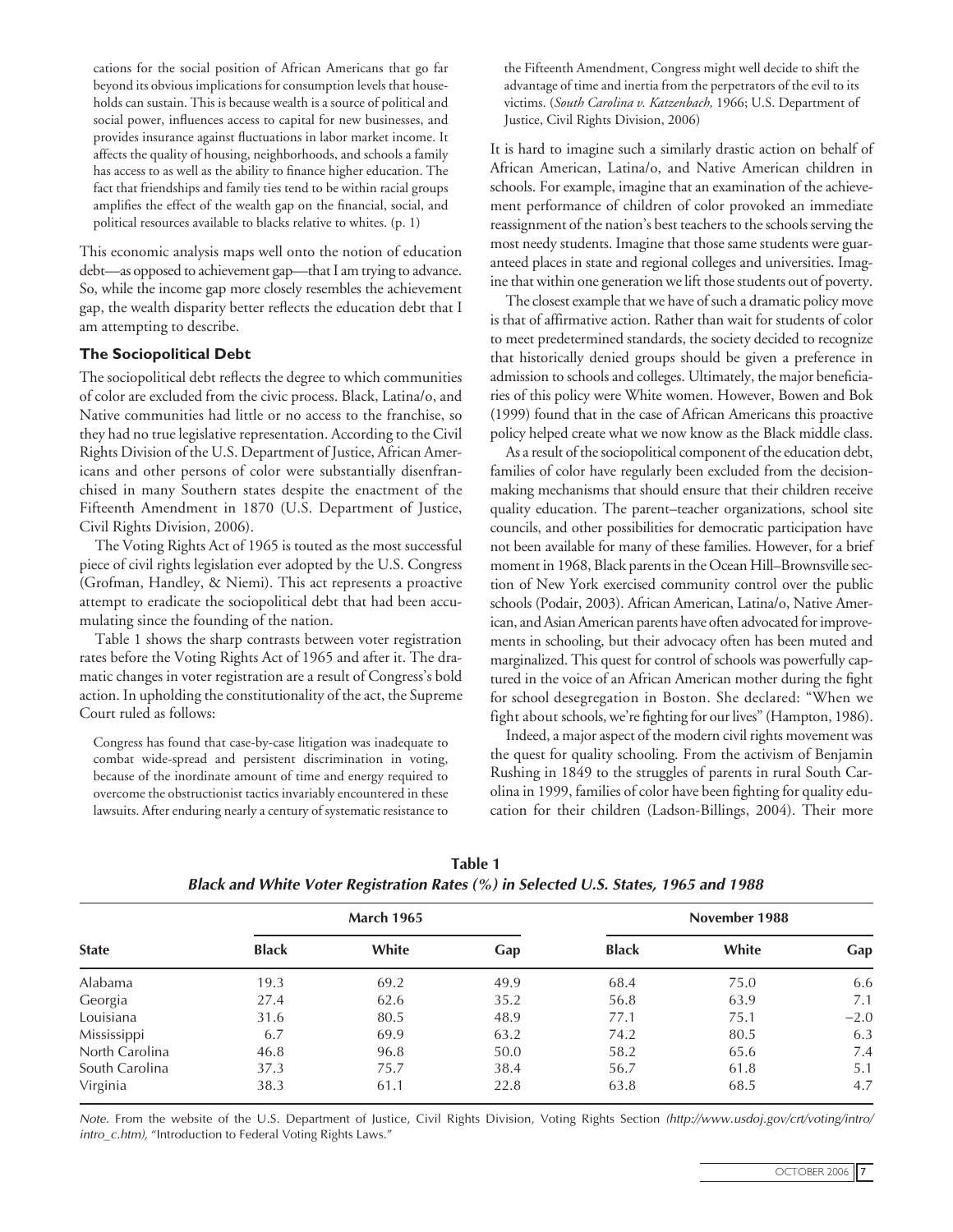limited access to lawyers and legislators has kept them from accumulating the kinds of political capital that their White, middleclass counterparts have.

#### **The Moral Debt**

A final component of the education debt is what I term the "moral debt." I find this concept difficult to explain because social science rarely talks in these terms. What I did find in the literature was the concept of "moral panics" (Cohen, 1972; Goode & Ben-Yehuda, 1994a, 1994b; Hall, Critcher, Jefferson, Clarke, & Roberts, 1978) that was popularized in British sociology. People in moral panics attempt to describe other people, groups of individuals, or events that become defined as threats throughout a society. However, in such a panic the magnitude of the supposed threat overshadows the real threat posed. Stanley Cohen (1972), author of the classic sociological treatment of the subject, entitled *Folk Devils and Moral Panics,* defines such a moral panic as a kind of reaction to

A condition, episode, person or group of persons [that] emerges to become defined as a threat to societal values and interests; its nature is presented in a stylized and stereotypical fashion by the mass media; the moral barricades are manned by editors, bishops, politicians and other right-thinking people; socially accredited experts pronounce their diagnoses and solutions; ways of coping are evolved or . . . resorted to; the condition then disappears, submerges or deteriorates and becomes more visible. Sometimes the subject of the panic passes over and is forgotten, except in folklore and collective memory; at other times it has more serious and long-lasting repercussions and might produce such changes as those in legal and social policy or even in the way society conceives itself. (p. 9)

In contrast, a moral debt reflects the disparity between what we know is right and what we actually do. Saint Thomas Aquinas saw the moral debt as what human beings owe to each other in the giving of, or failure to give, honor to another when honor is due. This honor comes as a result of people's excellence or because of what they have done for another. We have no trouble recognizing that we have a moral debt to Rosa Parks, Martin Luther King, Cesar Chavez, Elie Wiesel, or Mahatma Gandhi. But how do we recognize the moral debt that we owe to entire groups of people? How do we calculate such a debt?

Typically, we think of moral debt as relational between nationstates. For example, at the end of World War II, Israel charged Germany not only with a fiscal or monetary debt but also with a moral debt. On the individual level, Fred Korematsu battled the U.S. government for 40 years to prove that Japanese Americans were owed a moral debt. In another 40-year span, the U.S. government ran a study of syphilis patients—withholding treatment after a known cure was discovered—and was forced to acknowledge its ethical breaches. In his 1997 apology to the survivors and their families, President Bill Clinton said, "The United States government did something that was wrong—deeply, profoundly, morally wrong. It was an outrage to our commitment to integrity and equality for all our citizens . . . clearly racist" (Hunter-Gault, 1997). Today, all human subject protocols reflect the moral debt we owe to the victims of that study.

David Gill (2000) asserts, in his book *Being Good,* that "we are living today in an ethical wilderness—a wild, untamed, unpredictable landscape" (p. 11). We bemoan the loss of civil discourse and rational debate, but the real danger of our discussions about morality is that they reside solely in the realm of the individual. We want people to take *personal* responsibility for their behavior, *personal* responsibility for their health care, *personal* responsibility for their welfare, and *personal* responsibility for their education. However, in democratic nations, that personal responsibility must be coupled with social responsibility.

What is it that we might owe to citizens who historically have been excluded from social benefits and opportunities? Randall Robinson (2000) states:

No nation can enslave a race of people for hundreds of years, set them free bedraggled and penniless, pit them, without assistance in a hostile environment, against privileged victimizers, and then reasonably expect the gap between the heirs of the two groups to narrow. Lines, begun parallel and left alone, can never touch. (p. 74)

Robinson's sentiments were not unlike those of President Lyndon B. Johnson, who stated in a 1965 address at Howard University: "You cannot take a man who has been in chains for 300 years, remove the chains, take him to the starting line and tell him to run the race, and think that you are being fair" (Miller, 2005).

Despite those parallel lines of which Robinson speaks, in the midst of the Civil War Abraham Lincoln noted that without the 200,000 Black men who enlisted in the Union Army, "we would be compelled to abandon the war in 3 weeks" (cited in Takaki, 1998). Thus, according to historian Ron Takaki (1998), "Black men in blue made the difference in determining that this 'government of the people, by the people, for the people' did 'not perish from the earth' " (p. 21). What moral debt do we owe their heirs?

Think of another example of the ways that the labor and efforts of people of color have sustained the nation. When we hear the word "plantation," our minds almost automatically reflect back to the antebellum South. However, the same word evokes the Palolo Valley on the Hawaiian island of Oahu, where there were camps named "Young Hee," "Ah Fong," "Spanish A," "Spanish B," and "Alabama" (Takaki, 1998). This last camp—"Alabama"—was a Hawaiian plantation worked by Black laborers. Each of the groups that labored in the Hawaiian plantations—the Native Hawaiians, the Chinese, the Japanese, the Filipinos, the Koreans, the Portuguese, the Puerto Ricans, and the Blacks—drove a sugar economy that sated a worldwide sweet tooth (Wilcox, 1998). What do we owe their descendants?

And perhaps our largest moral debt is to the indigenous peoples whose presence was all but eradicated from the nation. In its 2004–2005 Report Card, the Bureau of Indian Affairs indicates that its high school graduation rate is 57%, with only 3.14% of its students performing at the advanced level in reading and 3.96% performing at the advanced level in mathematics. One hundred and twenty-two of the 185 elementary and secondary schools under the jurisdiction of the Bureau of Indian Affairs failed to meet Average Yearly Progress requirements in the 2004–2005 school year (Bureau of Indian Affairs, Office of Indian Education Programs, 2006).

The National Center for Education Statistics report *Status and Trends in the Education of American Indians and Alaska Natives* (Freeman & Fox, 2005) indicates that the dropout rate among this population is about 15%, which is higher than that of Whites, Blacks, or Asian/Pacific Islanders. Only 26% of American Indi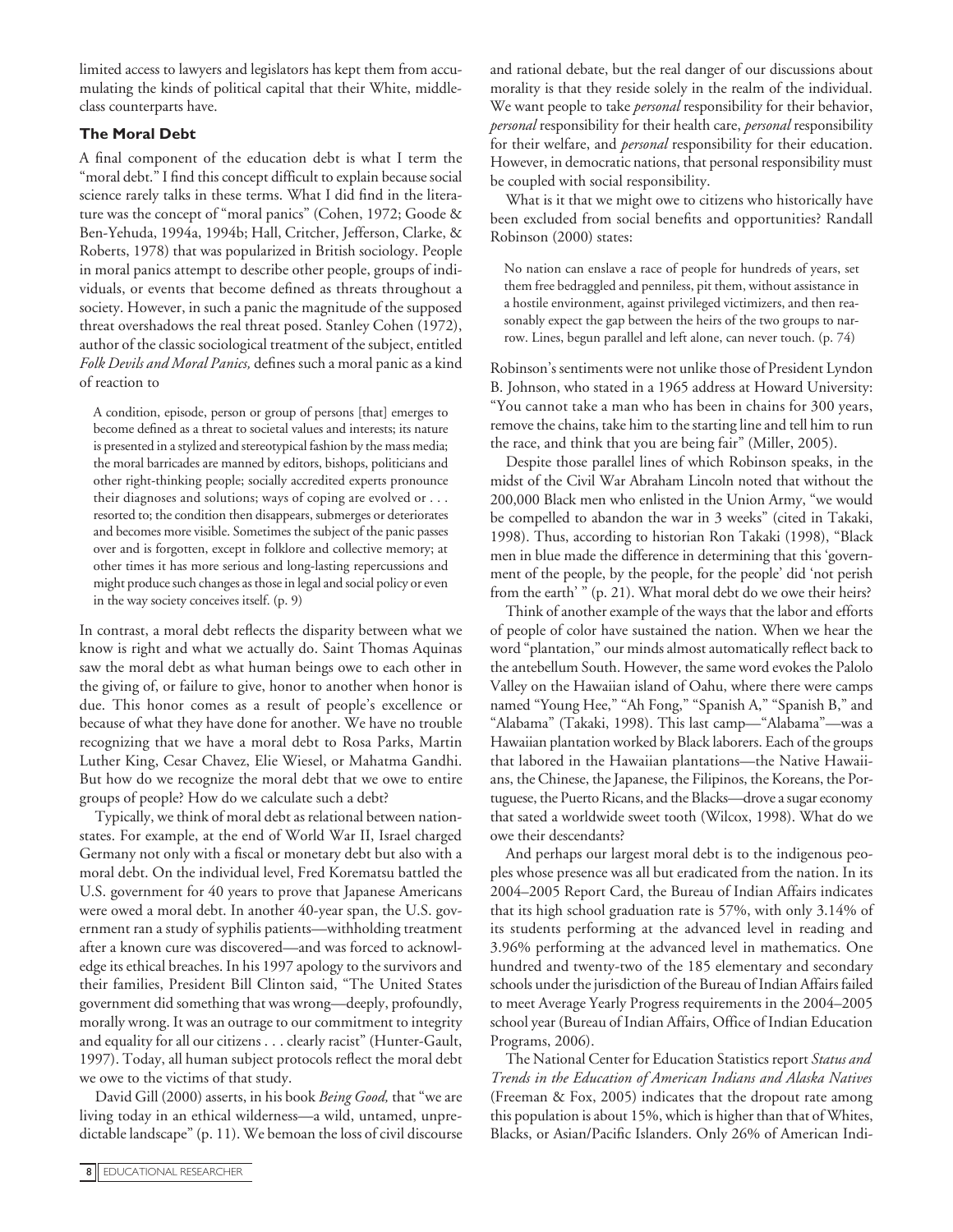ans and Alaska Natives completed a core academic track in 2000, while 57% of Asian/Pacific islanders, 38% of Latina/os, 44% of African Americans, and 48% of Whites completed core academic tracks during the same year (Freeman & Fox).

Taken together, the historic, economic, sociopolitical, and moral debt that we have amassed toward Black, Brown, Yellow, and Red children seems insurmountable, and attempts at addressing it seem futile. Indeed, it appears like a task for Sisyphus. But as legal scholar Derrick Bell (1994) indicated, just because something is impossible does not mean it is not worth doing.

#### **Why We Must Address the Debt**

In the final section of this discussion I want to attend to why we must address the education debt. On the face of it, we must address it because it is the equitable and just thing to do. As Americans we pride ourselves on maintaining those ideal qualities as hallmarks of our democracy. That represents the highest motivation for paying this debt. But we do not always work from our highest motivations.

Most of us live in the world of the pragmatic and practical. So we must address the education debt because it has implications for the kinds of lives we can live and the kind of education the society can expect for most of its children. I want to suggest that there are three primary reasons for addressing the debt—(a) the impact the debt has on present education progress, (b) the value of understanding the debt in relation to past education research findings, and (c) the potential for forging a better educational future.

#### *The Impact of the Debt on Present Education Progress*

In a recent news article in the business section of the *Cleveland Plain Dealer,* I read that affluent investors are more likely to be educated, married men (Torres, 2006). The article continued by talking about how Whites make up 88% of wealthy investor households, while Blacks and Latina/os make up only 3%. Asian Americans, who are 3.7% of the adult population, make up 5% of wealthy investors. But more salient than wealthy investor status to me was a quote in the article from former Federal Reserve Chairman Alan Greenspan: "My biggest fear for this country's future, competitively speaking, is that we're doing a poor job in education. If we can resolve our educational problems, I think we will maintain the very extraordinary position the United States holds in the world at large" (Torres, p. G6).

As I was attempting to make sense of the deficit/debt metaphor, educational economist Doug Harris (personal communication, November 19, 2005) reminded me that when nations operate with a large debt, some part of their current budget goes to service that debt. I mentioned earlier that interest payments on our national debt represent the third largest expenditure of our national budget. In the case of education, each effort we make toward improving education is counterbalanced by the ongoing and mounting debt that we have accumulated. That debt service manifests itself in the distrust and suspicion about what schools can and will do in communities serving the poor and children of color. Bryk and Schneider (2002) identified "relational trust" as a key component in school reform. I argue that the magnitude of the education debt erodes that trust and represents a portion of the debt service that teachers and administrators pay each year against what they might rightfully invest in helping students advance academically.

#### *The Value of Understanding the Debt in Relation to Past Research Findings*

The second reason that we must address the debt is somewhat selfish from an education research perspective. Much of our scholarly effort has gone into looking at educational inequality and how we might mitigate it. Despite how hard we try, there are two interventions that have never received full and sustained hypothesis testing—school desegregation and funding equity. Orfield and Lee (2006) point out that not only has school segregation persisted, but it has been transformed by the changing demographics of the nation. They also point out that "there has not been a serious discussion of the costs of segregation or the advantages of integration for our most segregated population, white students" (p. 5). So, although we may have recently celebrated the 50th anniversary of the *Brown* decision, we can point to little evidence that we really gave *Brown* a chance. According to Frankenberg, Lee, and Orfield (2003) and Orfield and Lee(2004), America's public schools are more than a decade into a process of resegregation. Almost three-fourths of Black and Latina/o students attend schools that are predominately non-White. More than 2 million Black and Latina/o students—a quarter of the Black students in the Northeast and Midwest—attend what the researchers call apartheid schools. The four most segregated states for Black students are New York, Michigan, Illinois, and California.

The funding equity problem, as I illustrated earlier in this discussion, also has been intractable. In its report entitled *The Funding Gap 2005,* the Education Trust tells us that "in 27 of the 49 states studied, the highest-poverty school districts receive fewer resources than the lowest-poverty districts. . . . Even more states shortchange their highest minority districts. In 30 states, high minority districts receive less money for each child than low minority districts" (p. 2). If we are unwilling to desegregate our schools *and* unwilling to fund them equitably, we find ourselves not only backing away from the promise of the *Brown* decision but literally refusing even to take *Plessy* seriously. At least a serious consideration of *Plessy* would make us look at funding inequities.

In one of the most graphic examples of funding inequity, new teacher Sara Sentilles (2005) described the southern California school where she was teaching:

At Garvey Elementary School, I taught over thirty second graders in a so-called temporary building. Most of these "temporary" buildings have been on campuses in Compton for years. The one I taught in was old. Because the wooden beams across the ceiling were being eaten by termites, a fine layer of wood dust covered the students' desks every morning. Maggots crawled in a cracked and collapsing area of the floor near my desk. One day after school I went to sit in my chair, and itwas completely covered in maggots.Iwas nearly sick. Mice raced behind cupboards and bookcases. I trapped six in terrible traps called "glue lounges" given to me by the custodians. The blue metal window coverings on the outsides of the windows were shut permanently, blocking all sunlight. Someone had lost the tool needed to open them, and no one could find another. . . . (p. 72)

Rothstein and Wilder (2005) move beyond the documentation of the inequalities and inadequacies to their *consequences.* In the language that I am using in this discussion, they move from focusing on the gap to tallying the debt. Although they focus on Black–White disparities, they are clear that similar disparities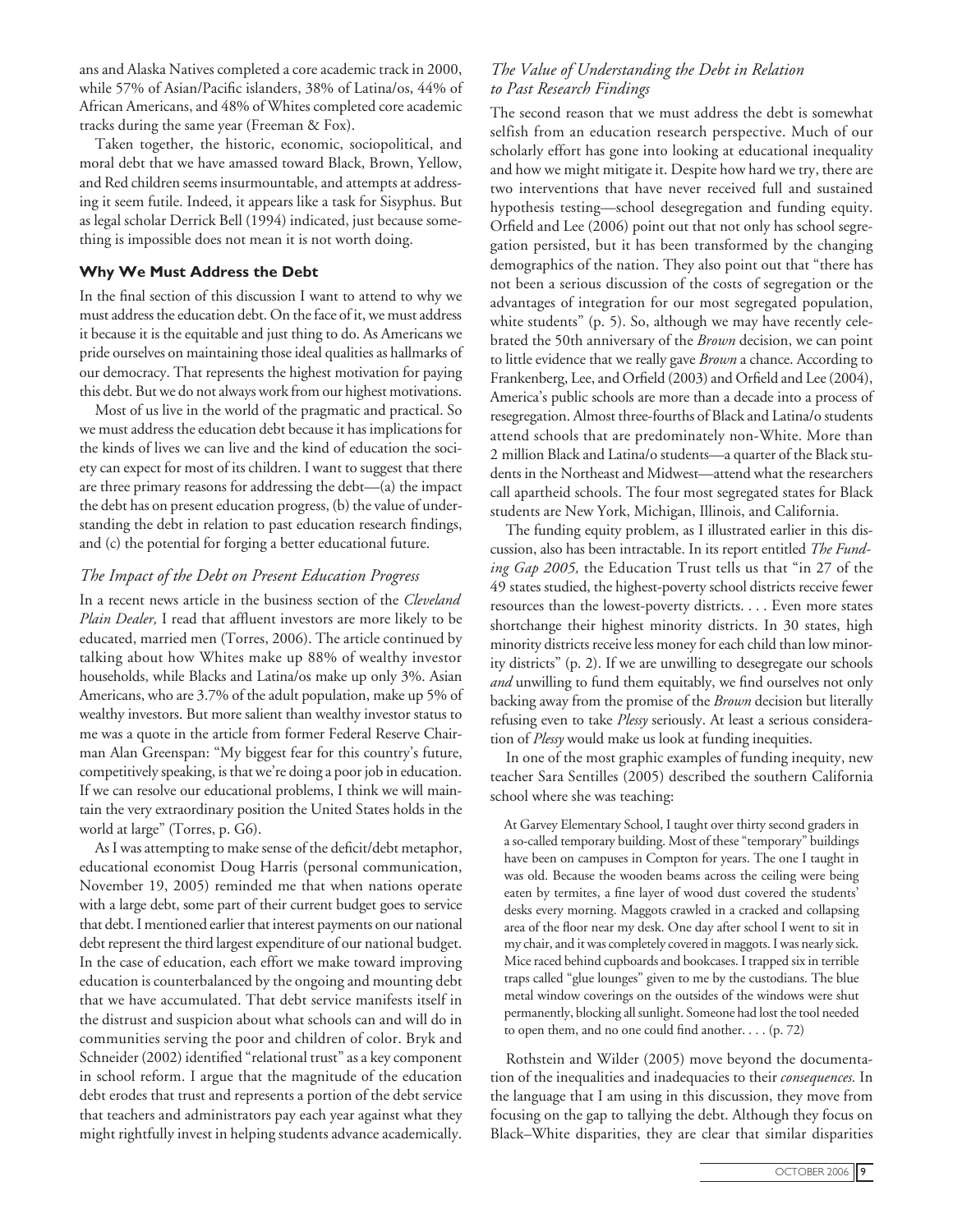exist between Latina/os and Whites and Native Americans and Whites. Contrary to conventional wisdom, Rothstein and Wilder argue that addressing the achievement gap is not the most important inequality to attend to. Rather, they contend that inequalities in health, early childhood experiences, out-of-school experiences, and economic security are also contributory and cumulative and make it near-impossible for us to reify the achievement gap as *the* source and cause of social inequality.

#### *The Potential for Forging a Better Educational Future*

Finally, we need to address what implications this mounting debt has for our future. In one scenario, we might determine that our debt is so high that the only thing we can do is declare bankruptcy. Perhaps, like our airline industry, we could use the protection of the bankruptcy laws to reorganize and design more streamlined, more efficient schooling options. Or perhaps we could be like developing nations that owe huge sums to the IMF and apply for 100% debt relief. But what would such a catastrophic collapse of our education system look like? Where could we go to begin from the ground up to build the kind of education system that would aggressively address the debt? Might we find a setting where a catastrophic occurrence, perhaps a natural disaster—a hurricane—has completely obliterated the schools? Of course, it would need to be a place where the schools weren't very good to begin with. It would have to be a place where our Institutional Review Board and human subject concerns would not keep us from proposing aggressive and cutting-edge research. It would have to be a place where people were so desperate for the expertise of education researchers that we could conduct multiple projects using multiple approaches. It would be a place so hungry for solutions that it would not matter if some projects were quantitative and others were qualitative. It would not matter if some were large-scale and some were small-scale. It would not matter if some paradigms were psychological, some were social, some were economic, and some were cultural. The only thing that would matter in an environment like this would be that education researchers were bringing their expertise to bear on education problems that spoke to pressing concerns of the public. I wonder where we might find such a place?

Although I have tried to explain this notion of education debt, I know that my words are a limited way to fully represent it. How can I illustrate the magnitude of this concept? In his 1993 AERA Presidential Address, "Forms of Understanding and the Future of Educational Research," Elliot Eisner spoke of representation not the mental representations discussed in cognitive science, but "the process of transforming the consciousness into a public form so that they can be stabilized, inspected, edited, and shared with others" (p. 6). So we must use our imaginations to construct a set of images that illustrate the debt. The images should remind us that the cumulative effect of poor education, poor housing, poor health care, and poor government services create a bifurcated society that leaves more than its children behind. The images should compel us to deploy our knowledge, skills, and expertise to alleviate the suffering of the least of these. They are the images that compelled our attention during Hurricane Katrina. Here, for the first time in a very long time, the nation—indeed the world—was confronted with the magnitude of poverty that exists in America.

In a recent book, Michael Apple and Kristen Buras (2006) suggest that the subaltern can and do speak. In this country they speak from the barrios of Los Angeles and the ghettos of New York. They speak from the reservations of New Mexico and the Chinatown of San Francisco. They speak from the levee breaks of New Orleans where they remind us, as education researchers, that we do not merely have an achievement gap—we have an education debt.

#### **REFERENCES**

- Altonji, J., & Doraszelski, U. (2005). The role of permanent income and demographics in Black/White differences in wealth.*Journal of Human Resources, 40,* 1–30.
- Anderson, J. D. (1989). *The education of Blacks in the South, 1860–1935.* Chapel Hill, NC: University of North Carolina Press.
- Anderson, J. D. (2002, February 28). *Historical perspectives on Black academic achievement.* Paper presented for the Visiting Minority Scholars Series Lecture. Wisconsin Center for Educational Research, University of Wisconsin, Madison.
- Apple, M. (1990). *Ideology and curriculum* (2nd ed.). New York: Routledge.
- Apple, M., & Buras, K. (Eds.). (2006). *The subaltern speak: Curriculum, power and education struggles.* New York: Routledge.
- Au, K. (1980). Participation structures in a reading lesson with Hawaiian children. *Anthropology and Education Quarterly, 11*(2), 91–115.
- Banks, J. A. (2004). Multicultural education: Historical development, dimensions, and practices. In J. A. Banks & C. M. Banks (Eds.), *Handbook of research in multicultural education* (2nd ed., pp. 3–29). San Francisco: Jossey-Bass.
- Bell, D. (1994). *Confronting authority: Reflections of an ardent protester.* Boston: Beacon Press.
- Bereiter, C., & Engleman, S. (1966). *Teaching disadvantaged children in preschool.* Englewood Cliffs, NJ: Prentice Hall.
- Bowen, W., & Bok, D. (1999). *The shape of the river.* Princeton, NJ: Princeton University Press.
- Brice Heath, S. (1983). *Ways with words: Language, life and work in communities and classrooms.* Cambridge, UK: Cambridge University Press.
- Brown v. Board of Education 347 U.S. 483 (1954).
- Bryk, A., & Schneider, S. (2002). *Trust in schools: A core resource for improvement.* New York: Russell Sage Foundation.
- Bureau of Indian Affairs, Office of Indian Education Programs. (2006). *School Report Cards: SY 2004–2006.* Retrieved February 5, 2006, from *http://www.oiep.bia.edu/*
- Christensen, J. R. (Ed.). (2004). *The national debt: A primer.* Hauppauge, NY: Nova Science Publishers.
- Clark, K. B. (1965). *Dark ghetto: Dilemmas of social power.* Hanover, NH: Wesleyan University Press.
- Cochran-Smith, M. (2004). Multicultural teacher education: Research, practice and policy. In J. A. Banks & C. M. Banks (Eds.), *Handbook of research in multicultural education* (2nd ed., pp. 931–975). San Francisco: Jossey-Bass.
- Cohen, S. (1972). *Folk devils and moral panics: The creation of mods and rockers.* London: McGibbon and Kee.
- Coleman, J., Campbell, E., Hobson, C., McPartland, J., Mood, A., Weinfeld, F. D., et al. (1966). *Equality of educational opportunity.* Washington, DC: Department of Health, Education and Welfare.
- Cornbleth, C., & Waugh, D. (1995). *The great speckled bird: Multicultural politics and education.* Mahwah, NJ: Lawrence Erlbaum.
- Delpit, L. (1995). *Other people's children: Cultural conflict in the classroom.* New York: Free Press.
- Deutsch, M. (1963). The disadvantaged child and the learning process. In A. H. Passow (Ed.), *Education in depressed areas* (pp. 163–179). New York: New York Bureau of Publications, Teachers College, Columbia University.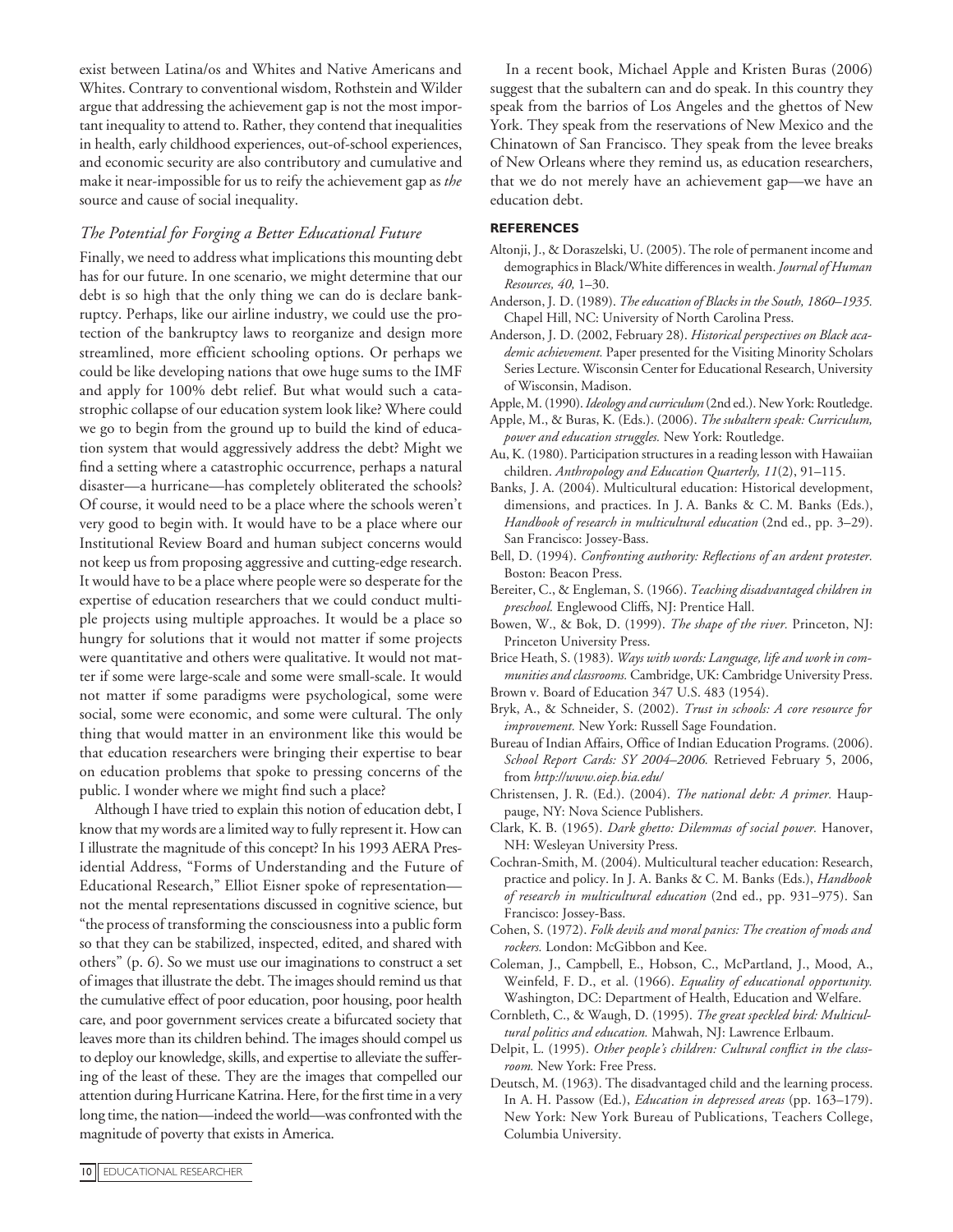Education Commission of the States. (2005). *The nation's report card.* Retrieved January 2, 2006, from *http://nces.ed.gov/nationsreportcard*

Education Trust. (2005). *The funding gap 2005.* Washington, DC: Author.

Eisner, E. W. (1993). Forms of understanding and the future of educational research. *Educational Researcher, 22*(7), 5–11.

Farrow, A., Lang, J., & Frank, J. (2005). *Complicity: How the North promoted, prolonged and profited from slavery.* New York: Ballantine Books.

Ferg-Cadima, J. (2004, May). *Black, White, and Brown: Latino school desegregation efforts in the pre– and post–*Brown v. Board of Education *era.* Washington, DC: Mexican-American Legal Defense and Education Fund.

Foster, M. (1996). *Black teachers on teaching.* New York: New Press.

- Frankenberg, E., Lee, C., & Orfield, G. (2003, January). *A multiracial society with segregated schools: Are we losingthe dream?* Cambridge, MA: The Civil Rights Project, Harvard University.
- Freeman, C., & Fox, M. (2005). *Status and trends in the education of American Indians and Alaska natives* (No. 2005-108). U.S. Department of Education, National Center for Education Statistics. Washington, DC: U.S. Government Printing Office.
- Fultz, M. (1995). African American teachers in the South, 1890–1940: Powerlessness and the ironies of expectations and protests. *History of Education Quarterly, 35*(4), 401–422.
- Gay, G. (2004). Multicultural curriculum theory and multicultural education. In J. A. Banks & C. M. Banks (Eds.), *Handbook of research in multiculturaleducation* (2nd ed., pp. 30–49). San Francisco:Jossey-Bass.

Gill, D. W. (2000). *Being good: Building moral character.* Downers Grove, IL: Intervarsity Press.

- Goode, E., & Ben-Yehuda, N. (1994a). Moral panics: Culture, politics, and social construction. *Annual Review of Sociology, 20,* 149–171.
- Goode, E., & Ben-Yehuda, N. (1994b). *Moral panics: The social construction of deviance.* Oxford: Blackwell.
- Gordon, J. S. (1998). *Hamilton's blessing: The extraordinary life and times of our national debt.* New York: Penguin Books.
- Grant, C. A. (2003). *An education guide to diversity in the classroom.* Boston: Houghton Mifflin.
- Grofman, B., Handley, L., & Niemi, R. G. (1992). *Minority representation and the quest for voting equality.* New York: Cambridge University Press.
- Hall, S.,Critcher,C.,Jefferson, T.,Clarke,J., & Roberts, B. (1978). *Policingthe crisis: Mugging, the state, and law and order.* London: Macmillan.
- Hampton, H. (Director). (1986). *Eyes on the prize* [Television video series]. Blackside Productions (Producer). New York: Public Broadcasting Service.
- Hess, R. D., & Shipman, V. C. (1965). Early experience and socialization of cognitive modes in children. *Child Development, 36,* 869–886.
- Hunter-Gault, C. (Writer). (1997, May 16). An apology 65 years late [Television series episode]. In Lee Koromvokis (Producer), *Online News Hour.* Washington, DC: Public Broadcasting Service. Retrieved February 2, 2006, from *http://www.pbs.org/newshour/bb/health/may97/ tuskegee\_5-16.html*
- Irvine, J. J. (2003). *Educating teachers for diversity: Seeing with a cultural eye.* New York: Teachers College Press.
- Jefferson, T. (1816, July 21). *Letter to William Plumer. The Thomas Jefferson Paper Series. 1. General correspondence, 1651–1827.* Retrieved September 11, 2006, from *http://rs6.loc.gov/cgi-bin/ampage*
- King, J. (2000, May 1). *Clinton announces record payment on national debt.* Retrieved February 7, 2006, from *http://archives.cnn.com/2000/ ALLPOLITICS/stories/05/01/clinton.debt*
- Kozol, J. (2005). *The shame of the nation: The restoration of apartheid schooling in America.* New York: Crown Publishing.
- Ladson-Billings, G. (1994). *The dreamkeepers: Successful teachers of African American children.* San Francisco: Jossey-Bass.
- Ladson-Billings, G. (2004). Landing on the wrong note: The price we paid for *Brown. Educational Researcher, 33*(7), 3–13.
- Lakoff, G., & Johnson, M. (1980). *Metaphors we live by.* Chicago: University of Chicago Press.
- Lee, C. D. (2004). African American students and literacy. In D. Alvermann & D. Strickland (Eds.), *Bridging the gap: Improving literacy learning for pre-adolescent and adolescent learners, Grades 4–12.* New York: Teachers College Press.
- Lee, J. (2002). Racial and achievement gap trends: Reversing the progress toward equity. *Educational Researcher, 31*(1), 3–12.
- Lesiak, C. (Director). (1992). *In the White man's image* [Television broadcast]. New York: Public Broadcasting Corporation.
- Margo, R. (1990). *Race and schoolingin the American South, 1880–1950.* Chicago: University of Chicago Press.
- Mendez v. Westminster 64F. Supp. 544 (1946).
- Miller, J. (2005, September 22). New Orleans unmasks apartheid American style [Electronic version]. *Black Commentator, 151.* Retrieved September 11, 2006, from *http://www.blackcommentator.com/151/ 151\_miller\_new\_orleans.html*
- National Center for Education Statistics. (2001). *Education achievement and Black–White inequality.* Washington, DC: Department of Education.
- National Governors' Association. (2005). *Closing the achievement gap.* Retrieved October 27, 2005, from *http://www.subnet.nga.org/educlear/ achievement/*
- National Voting Rights Act of 1965, 42 U.S.C. §§ 1973–1973aa-b.
- Orfield, G., & Lee, C. (2004, January). Brown *at 50: King's dream or Plessy's nightmare?* Cambridge, MA: The Civil Rights Project, Harvard University.
- Orfield, G., & Lee, C. (2006, January). *Racial transformation and the changing nature of segregation.* Cambridge, MA: The Civil Rights Project, Harvard University.
- *Plessy v. Ferguson* 163 U.S. 537 (1896).
- Podair, J. (2003). *The strike that changed New York: Blacks, Whites and the Ocean Hill–Brownsville Crisis.* New Haven, CT: Yale University Press.
- Popkewitz, T. S. (1998). *Struggling for the soul: The politics of schooling and the construction of the teacher.* New York: Teachers College Press.
- Robinson, R. (2000). *The debt: What America owes to Blacks.* New York: Dutton Books.
- Rothstein, R., & Wilder, T. (2005, October 24). *The many dimensions of* racial inequality. Paper presented at the Social Costs of Inadequate Education Symposium, Teachers College, Columbia University, New York.
- Sentilles, S. (2005). *Taught by America: A story of struggle and hope in Compton.* Boston: Beacon Press.
- Sleeter, C. (2001). *Culture, difference and power.* New York: Teachers College Press.
- South Carolina v. Katzenbach 383 U.S. 301, 327–328 (1966).
- Steele, C. M. (1999, August). Thin ice: "Stereotype threat" and Black college students. *Atlantic Monthly, 284,* 44–47, 50–54.
- Takaki, R. (1998). *A larger mirror: A history of our diversity with voices.* Boston: Back Bay Books.
- Torres, C. (2006, March 19). Affluent investors more likely educated, married men. *Cleveland Plain Dealer,* p. G6.
- Tyack, D. (2004). Seeking common ground: Public schools in a diverse soci*ety.* Cambridge, MA: Harvard University Press.
- U.S. Department of Justice, Civil Rights Division. (2006, September 7). *Introduction to federal voting rights laws.* Retrieved September 11, 2006, from *http://www.usdoj.gov/crt/voting/intro/intro.htm*
- Wilcox, C. (1998). *Sugar water: Hawaii's plantation ditches.* Honolulu, HI: University of Hawaii Press.
- Wolfe, B., & Haveman, R. (2001). *Accounting for the social and nonmarket benefits of education.* In J. Helliwell (Ed.), The contribution of human and social capital to sustained economic growth and well-being